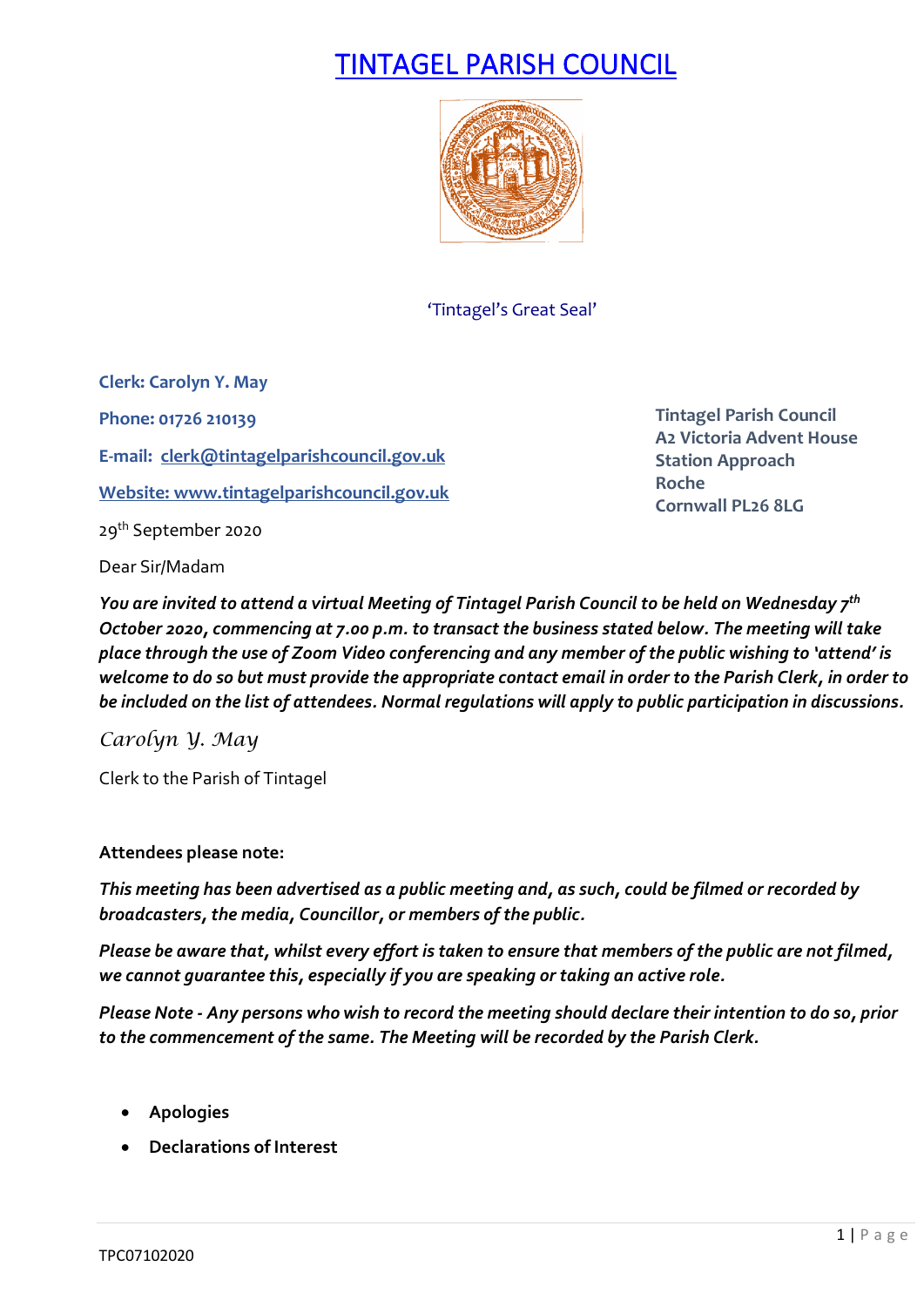• **Invitation to members of the public to speak prior to meeting, (10 minutes allowed for this item) -** Participants attention is respectfully drawn to the Parish Council's 'Public Participation Policy', which sets out the rules governing this part of the agenda - only items listed on the said agenda may be discussed.\*

### **AGENDA**

**Minutes** - To Approve the Minutes of the previous meeting, held on the 2<sup>nd</sup> September 2020 (Appendix A)

**Planning Applications** – Appendix B

**St Nectan's Glen** – Mr Stuart Hutchings

**Planning Decisions** – Appendix C

**Accounts Payable & Bank Reconciliation** – Appendix D

**Reporting/ Dissemination of Information** – Cllr Appleby-Tremain

**Updates**:

Public Lavatories Update (Trevena Square) – Appendix E

Community Network Panel Meeting Update – Cllr Appleby-Tremain

Social Hall Update – Cllr Appleby-Tremain

Disposals

Community Hub Update

Town Twinning

### **Correspondence**

**\* Public Participation**

- Persons wishing to speak at any meeting can only do so in relation to decision items on the agenda.
- In respect of questions at Council meetings, members of the public must give notice in writing to the Parish Clerk, by no later than noon on the Friday before the Council meeting. The notice must specify the nature of the question in enough detail to enable a reply to be prepared. Questioners have the right to ask one supplementary question once they have received the chairman's response.
- Contributions are limited to one per person per item and no person shall speak for more than 3 minutes, except in exceptional circumstances, to be determined by the Chairman.

### **Next Meeting - The next Scheduled meeting is on Wednesday 4th November 2020.**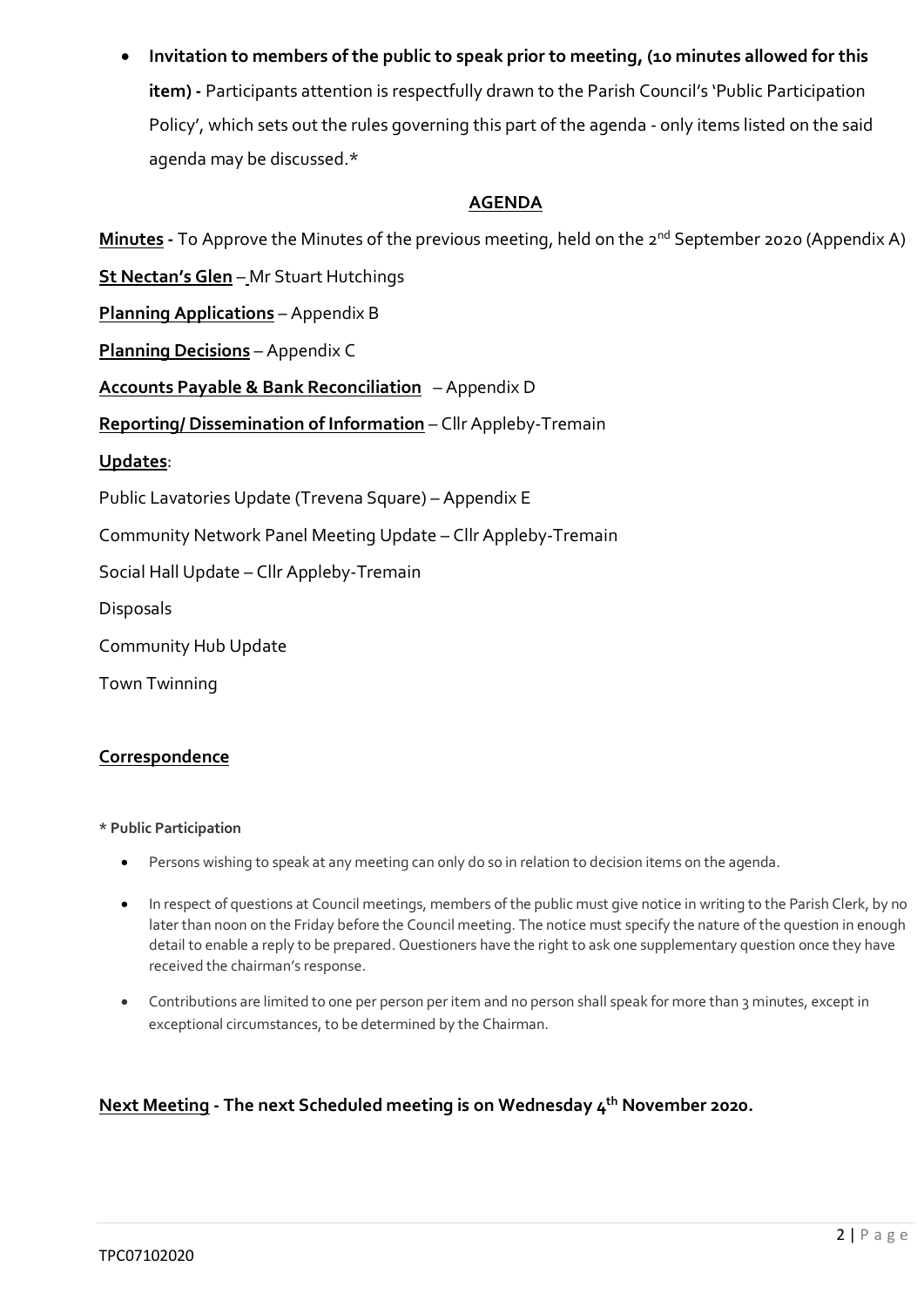### **PLANNING APPLICATIONS Appendix B**

| Reference                    | PA20/06792                                                                                                 |
|------------------------------|------------------------------------------------------------------------------------------------------------|
| Alternative Reference        | N/a                                                                                                        |
| <b>Application Validated</b> | Wed 09 Sep 2020                                                                                            |
| Address                      | Jill Pool Bossiney Tintagel Cornwall PL34 0AY                                                              |
| Proposal                     | Proposed demolition of existing low grade garage and replacement with<br>new garage with a gym/study over. |
| <b>Status</b>                | Awaiting decision                                                                                          |
| <b>Appeal Status</b>         | Jnknown                                                                                                    |

### **PRE-APP**

| Reference                    | PA20/02088/PREAPP                                                                               |
|------------------------------|-------------------------------------------------------------------------------------------------|
| Alternative Reference        | n/a                                                                                             |
| <b>Application Validated</b> | Fri 18 Sep 2020                                                                                 |
| Address                      | The Old Vicarage Vicarage Hill Tintagel Cornwall PL34 0DJ                                       |
| Proposal                     | Pre-application advice to convert and extend redundant barn into small<br>residential property. |
| <b>Status</b>                | Awaiting decision                                                                               |
| <b>Appeal Status</b>         | Unknown                                                                                         |

### **DECISIONS** Appendix C

| <b>Application Validated</b> | Thu 16 Jul 2020                                                             |  |  |  |
|------------------------------|-----------------------------------------------------------------------------|--|--|--|
| Address                      | Land West Of Trevena Molesworth Street Tintagel Cornwall                    |  |  |  |
| Proposal                     | Discharge of condition 5 in respect decision PA19/10463 dated<br>16/04/2020 |  |  |  |
| <b>Status</b>                | Decided                                                                     |  |  |  |
| Decision                     | S52/S106 and discharge of condition apps                                    |  |  |  |
| <b>Decision Issued Date</b>  | Mon 14 Sep 2020                                                             |  |  |  |

| Reference                    | PA20/06041                                                                             |
|------------------------------|----------------------------------------------------------------------------------------|
| Alternative Reference        | PP-08901876                                                                            |
| <b>Application Validated</b> | Tue 04 Aug 2020                                                                        |
| Address                      | The Paddock Road From Tregeath Lane To Trewarmett Lane Trewarmett<br>Tintagel PL34 OES |
| Proposal                     | Proposed single storey extension to the rear of the dwelling                           |
| <b>Status</b>                | Decided                                                                                |
| Decision                     | Approved (Statutory/one condition only)                                                |
| Decision Issued Date         | Wed 23 Sep 2020                                                                        |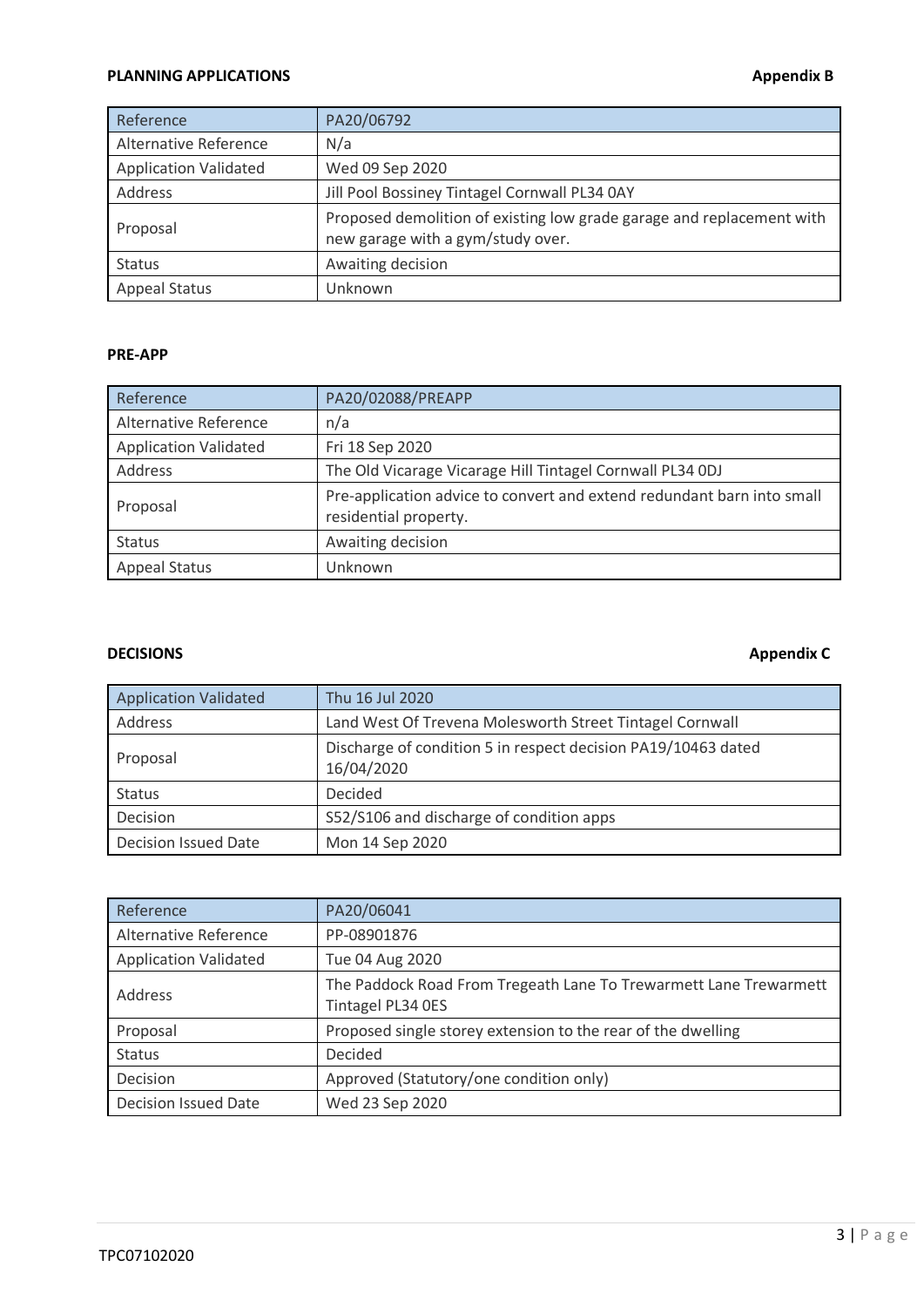| Reference                    | PA20/05950                                                                                                     |  |
|------------------------------|----------------------------------------------------------------------------------------------------------------|--|
| Alternative Reference        | PP-08787557                                                                                                    |  |
| <b>Application Validated</b> | Tue 04 Aug 2020                                                                                                |  |
| Address                      | Langholme 1 Atlantic Road Tintagel Cornwall PL34 ODD                                                           |  |
| Proposal                     | Advertising consent for an illuminated ATM Fascia sign with blue<br>lettering "ATM" out of a white background. |  |
|                              | Illuminated Slimline projecting sign.                                                                          |  |
| <b>Status</b>                | Decided                                                                                                        |  |
| Decision                     | Approved with conditions                                                                                       |  |
| <b>Decision Issued Date</b>  | Thu 01 Oct 2020                                                                                                |  |

| Reference                    | PA20/06040                                                                             |
|------------------------------|----------------------------------------------------------------------------------------|
| Alternative Reference        | PP-08901331                                                                            |
| <b>Application Validated</b> | Mon 20 Jul 2020                                                                        |
| Address                      | The Paddock Road From Tregeath Lane To Trewarmett Lane Trewarmett<br>Tintagel PL34 OES |
| Proposal                     | Proposed Storage/Garage                                                                |
| <b>Status</b>                | Decided                                                                                |
| Decision                     | Approved (Statutory/one condition only)                                                |
| <b>Decision Issued Date</b>  | Thu 24 Sep 2020                                                                        |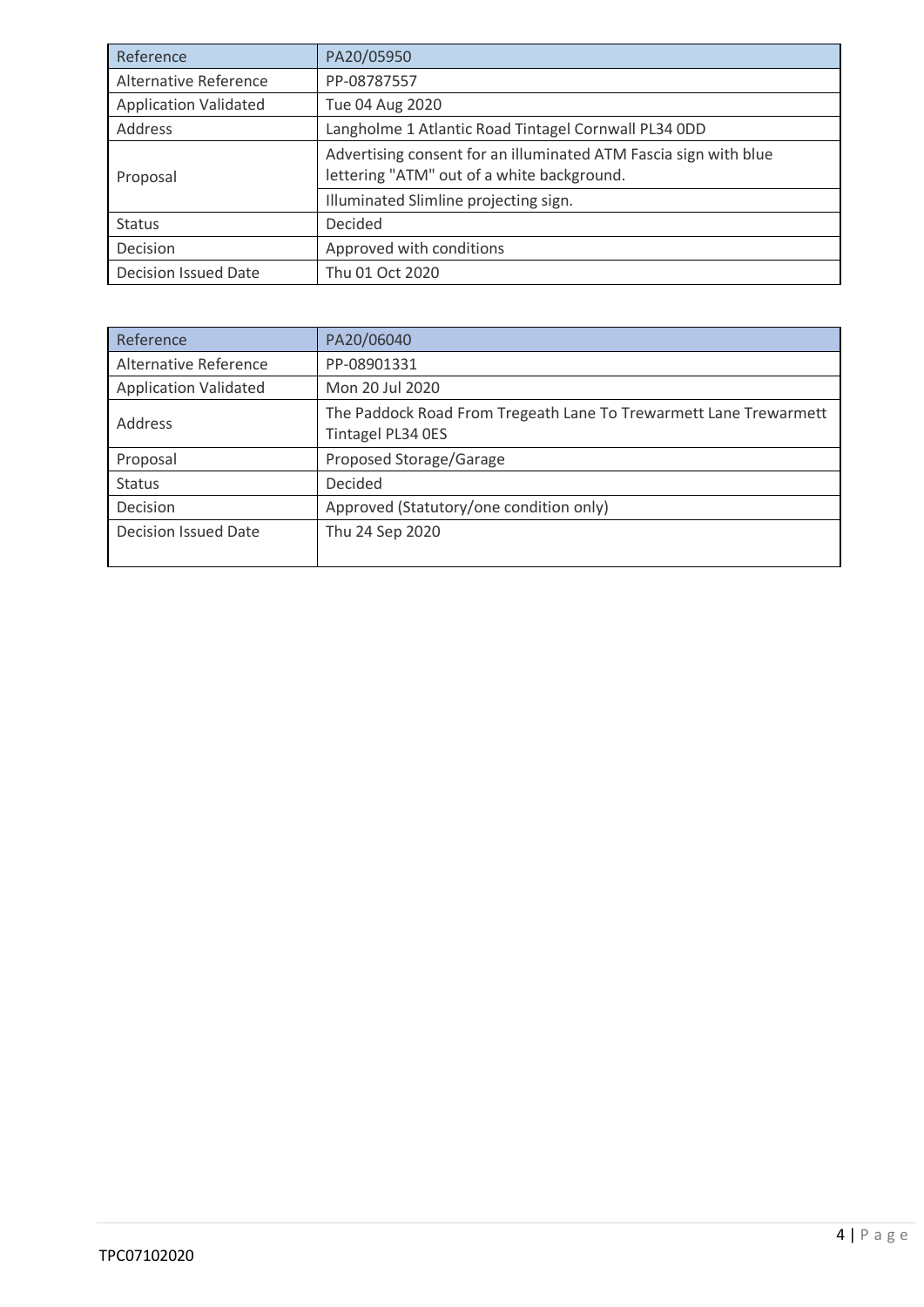### **PAYMENTS FOR APPROVAL & BANK RECONCILIATION APPENDIX D**

### **PAYMENTS**

| <b>Date</b>  | <b>PMT</b> | <b>PAYEE</b>                               | <b>AMT (Net)</b> |        | <b>Total</b> |
|--------------|------------|--------------------------------------------|------------------|--------|--------------|
| 102020       | <b>DD</b>  | 5.00<br><b>Bank Charges</b>                |                  | 0.00   | 5.00         |
| 1102020      | <b>DD</b>  | <b>Cornwall Council (Rates)</b><br>1150.00 |                  | 0.00   | 1150.00      |
| 1102020      | <b>DD</b>  | <b>BT</b>                                  | 60.73            | 12.14  | 72.87        |
| 1102020      | <b>DD</b>  | Google Ireland                             | 4.14             | 0.00   | 4.14         |
| 1102020      | <b>DD</b>  | Google Ireland                             | 4.14             | 0.00   | 4.14         |
| 1102020      | <b>DD</b>  | Corona Energy                              | 66.32            | 0.00   | 66.32        |
| 1102020      | <b>DD</b>  | <b>Opus Energy</b>                         | 147.02           | 0.00   | 147.02       |
| 1102020      | <b>DD</b>  | Pennon Water                               | 97.48            | 0.00   | 97.48        |
| 7102020      | <b>DD</b>  | SeaDog IT                                  | 25.00            | 0.00   | 25.00        |
| 7102020      | <b>FPO</b> | A.J.Pearce (est) -<br>Handyman             | 1250.00          | 0.00   | 1250.00      |
| 7102020      | <b>FPO</b> | R. Barnes - Cleaning<br>Contractor         | 2033.33          |        | 2033.33      |
| 7102020      | <b>FPO</b> | Llawnroc                                   | 101.94           | 20.39  | 122.33       |
| 7102020      | <b>FPO</b> | <b>Viking</b>                              | 129.96           |        | 155.95       |
| 7102020      | <b>FPO</b> | SeaDog IT<br>25.00                         |                  | 0.00   | 25.00        |
| 7102020      | <b>FPO</b> | <b>Stephens Scown</b><br>Solicitors        | 2547.50          |        | 3057.00      |
| 7102020      | <b>FPO</b> | <b>Stephens Scown</b><br>Solicitors        | 945.00           | 189.00 | 1134.00      |
| 7102020      | <b>FPO</b> | Chubb                                      | 90.00            | 18.00  | 108.00       |
| 7102020      | <b>FPO</b> | Gracie Louise (SOR)- TVC                   | 43.00            | 0.00   | 43.00        |
| 7102020      | <b>FPO</b> | Llawnroc<br>153.90                         |                  | 30.78  | 184.68       |
| 7102020      | <b>FPO</b> | 79.75<br>SW Hygiene                        |                  | 15.95  | 95.70        |
| 7102020      | <b>FPO</b> | <b>CLLR EXPENSES</b><br>30.43              |                  | 0.00   | 30.43        |
| 7102020      | <b>FPO</b> | G. Climo & Son                             | 320.00           | 64.00  | 384.00       |
| 1102020      | S/O        | <b>FOT</b><br>30.00                        |                  | 0.00   | 30.00        |
| 1102020      | S/O        | <b>CAAT</b><br>50.00                       |                  | 0.00   | 50.00        |
| <b>Total</b> |            |                                            | 9389.64          | 885.75 | 10275.39     |

### **RECONCILIATION**

| <b>PC BUS BANK Income SEPT</b><br>2020                      | £62,967.22 |  |  |  |
|-------------------------------------------------------------|------------|--|--|--|
| Bank Balance after DD/SO/<br><b>Discharged Transactions</b> | £52,724.35 |  |  |  |
| <b>Discharged TPC</b><br><b>Transactions (ibid)</b>         | 5114.35    |  |  |  |
| <b>Undischarged Transactions</b><br>at 01102020             | 5161.04    |  |  |  |
| <b>Total Transactions</b>                                   | 10,275.39  |  |  |  |
| <b>Reconciled Sum</b>                                       | £47,563.31 |  |  |  |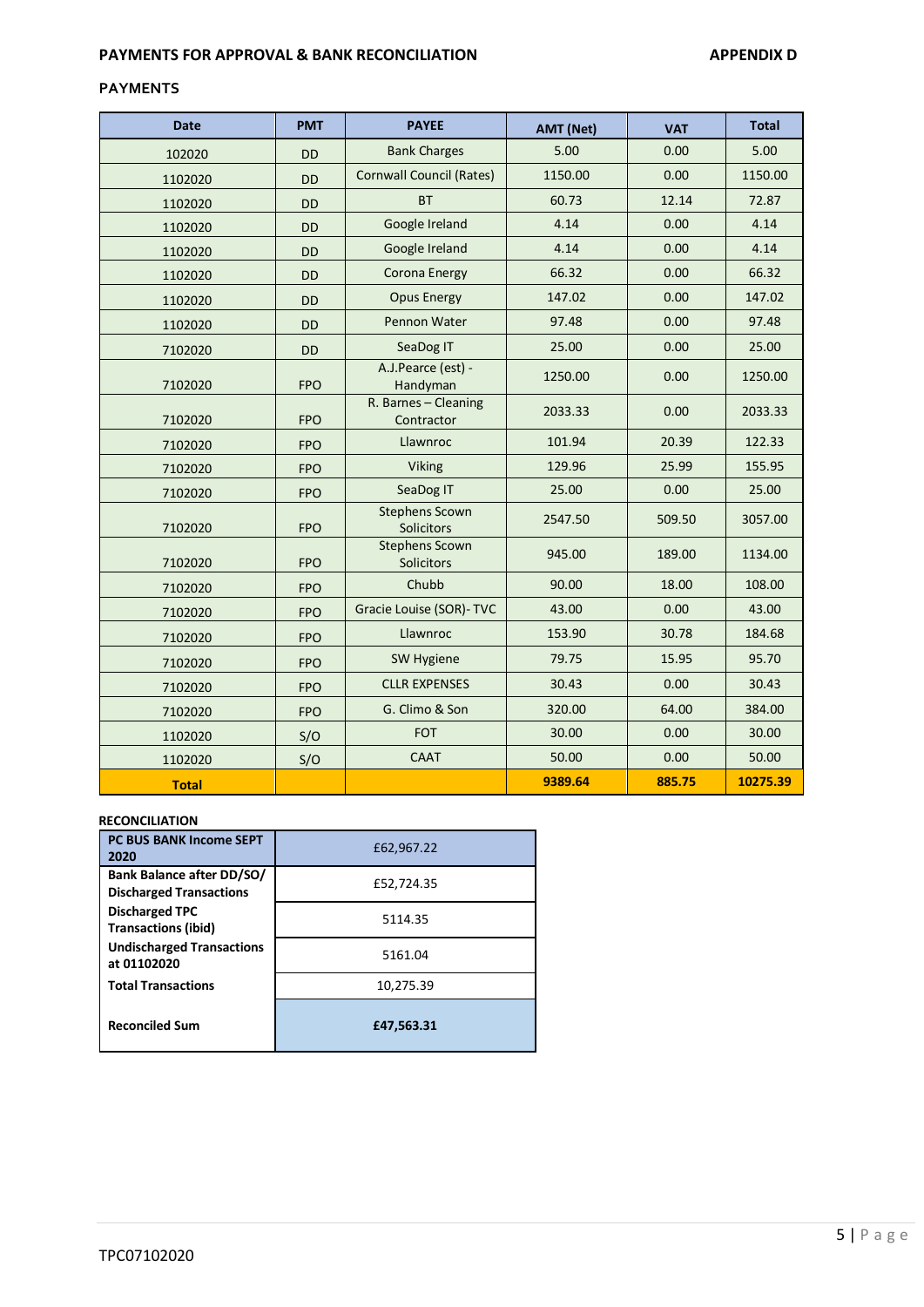| Date     | Amount   | Source                        |  |
|----------|----------|-------------------------------|--|
| 9092020  | 720.00   | <b>Tintagel Brewery</b>       |  |
| 3092020  | 918.90   | Lavatories                    |  |
| 10092020 | 1027.92  | Lavatories                    |  |
| 16092020 | 54893.06 | Cornwall Council<br>(Precept) |  |
| 17092020 | 1334.05  | Lavatories                    |  |
| 24092020 | 949.85   | Lavatories                    |  |
| 24092020 | 70.00    | <b>SLCC</b>                   |  |
| 30092020 | 2216.79  | Hi-Tech/Nayax<br>(Lavatories) |  |
| 1102020  | 836.65   | Lavatories                    |  |
| Total    | 62967.22 |                               |  |

| <b>Parish Council Reserves</b>     | <b>Total</b> |  |
|------------------------------------|--------------|--|
| Savings A/c TIPOL32                | £56,621.97   |  |
| <b>National Savings Investment</b> | £4,346.89    |  |
| Lloyds Bank Deposit A/c            | £56,210.70   |  |
| <b>Total Reserves</b>              | £117,179.56  |  |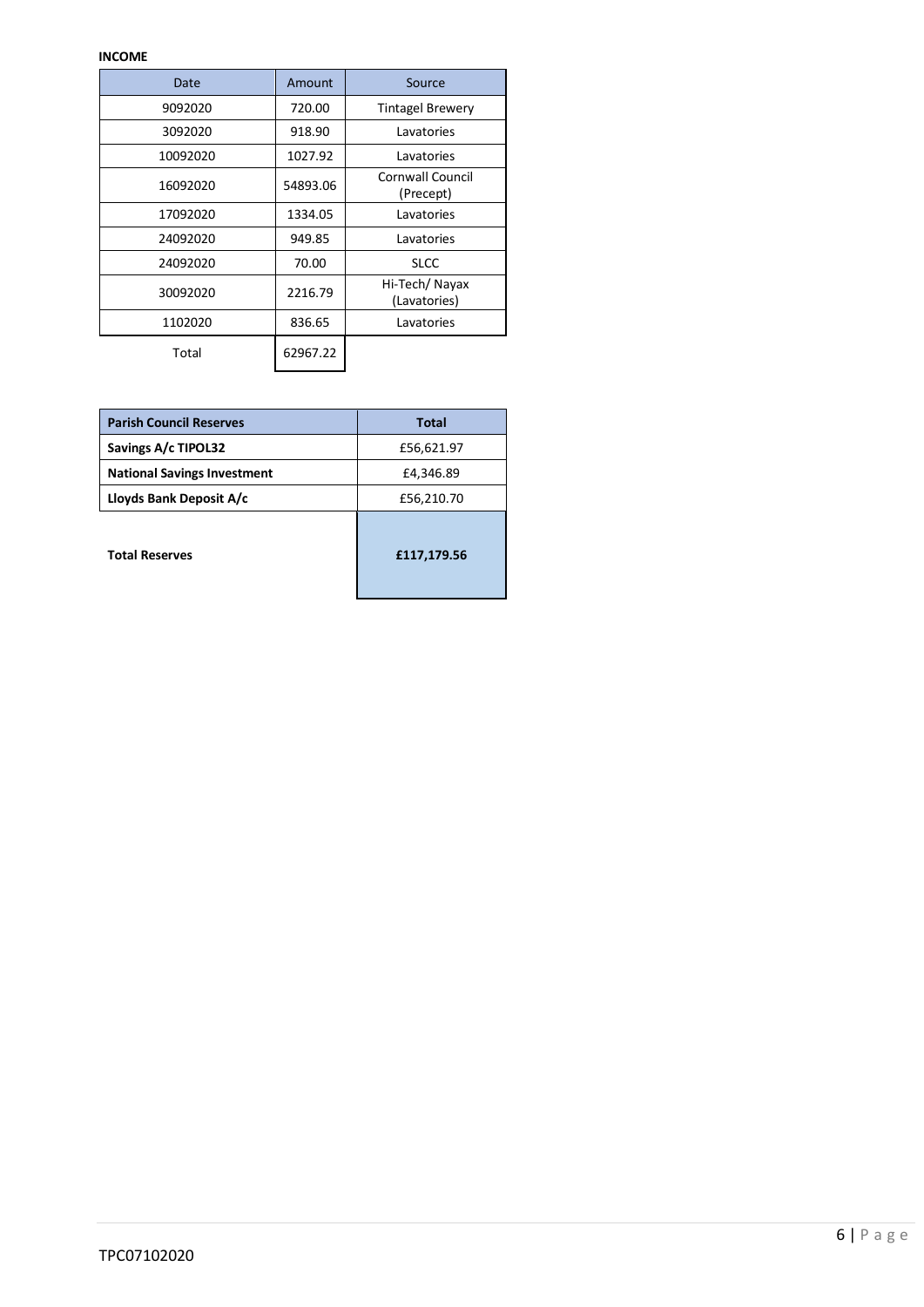## **TINTAGEL LAVATORIES – TREVENA SQUARE UPDATE Appendix E**

Lavatories Update – as of 27<sup>th</sup> September 2020

From the 2<sup>nd</sup> September until the date of this update, the public lavatories at Trevena Square have generated the sum of £4604 .50 (gross). Allowing for a daily 'break-even' sum of £90, there have been no days where the 'breakeven' total has not been achieved.

Calculating the 'break-even' cost to date (£6,210), the facilities have generated a 'profit' of £4,836 (gross), as at the date of this report.

The 'break – even' sum has been calculated by adding the cleaning costs, plus sundries, plus payments to Nayax, plus sanitary container provision. To include an element for damages and drainage problems, it may be prudent to raise the 'break even' sum to £90.00 (erring on the side of caution).

The Chart below gives a pictorial view of income to date, with the green line depicting the daily 'break-even' cost (£90).

We are still awaiting payment of card generated revenues, from Hi-Tech Washrooms Ltd.

| <b>Date</b>   | Income  | <b>Break</b><br><b>Even</b> | Card    | Cash    | <b>Profit/Loss</b> |
|---------------|---------|-----------------------------|---------|---------|--------------------|
| 02-Sep        | 187.50  | 90.00                       | 60.00   | 127.50  | 97.50              |
| 03-Sep        | 141.00  | 90.00                       | 52.50   | 88.50   | 51.00              |
| o4-Sep        | 197.00  | 90.00                       | 74.00   | 123.00  | 107.00             |
| o5-Sep        | 192.00  | 90.00                       | 68.00   | 124.00  | 102.00             |
| o6-Sep        | 157.00  | 90.00                       | 61.50   | 95.50   | 67.00              |
| 07-Sep        | 233.00  | 90.00                       | 63.50   | 169.50  | 143.00             |
| o8-Sep        | 220.50  | 90.00                       | 77.00   | 143.50  | 130.50             |
| og-Sep        | 186.50  | 90.00                       | 68.50   | 118.00  | 96.50              |
| 10-Sep        | 241.50  | 90.00                       | 85.50   | 156.00  | 151.50             |
| 11-Sep        | 193.50  | 90.00                       | 46.00   | 147.50  | 103.50             |
| 12-Sep        | 177.00  | 90.00                       | 38.50   | 138.50  | 87.00              |
| 13-Sep        | 140.00  | 90.00                       | 34.50   | 105.50  | 50.00              |
| 14-Sep        | 143.00  | 90.00                       | 35.00   | 108.00  | 53.00              |
| 15-Sep        | 191.00  | 90.00                       | 47.00   | 144.00  | 101.00             |
| 16-Sep        | 266.50  | 90.00                       | 77.00   | 189.50  | 176.50             |
| 17-Sep        | 189.50  | 90.00                       | 64.50   | 125.00  | 99.50              |
| 18-Sep        | 176.50  | 90.00                       | 60.00   | 116.50  | 86.50              |
| 19-Sep        | 195.50  | 90.00                       | 80.00   | 115.50  | 105.50             |
| 20-Sep        | 149.50  | 90.00                       | 57.50   | 92.00   | 59.50              |
| 21-Sep        | 132.5   | 90.00                       | 41.00   | 91.5    | 42.50              |
| 22-Sep        | 144.50  | 90.00                       | 55.50   | 89.00   | 54.50              |
| 23-Sep        | 197.50  | 90.00                       | 58.00   | 139.50  | 107.50             |
| 24-Sep        | 120.00  | 90.00                       | 36.50   | 83.50   | 30.00              |
| 25-Sep        | 121.50  | 90.00                       | 45.00   | 76.50   | 31.50              |
| 26-Sep        | 158.50  | 90.00                       | 57.50   | 101.00  | 68.50              |
| 27-Sep        | 152.00  | 90.00                       | 57.50   | 94.50   | 62.00              |
| <b>Totals</b> | 4604.50 | 2340.00                     | 1501.50 | 3103.00 | 2264.50            |

### **Table 1 – Public Lavatory Income Data**